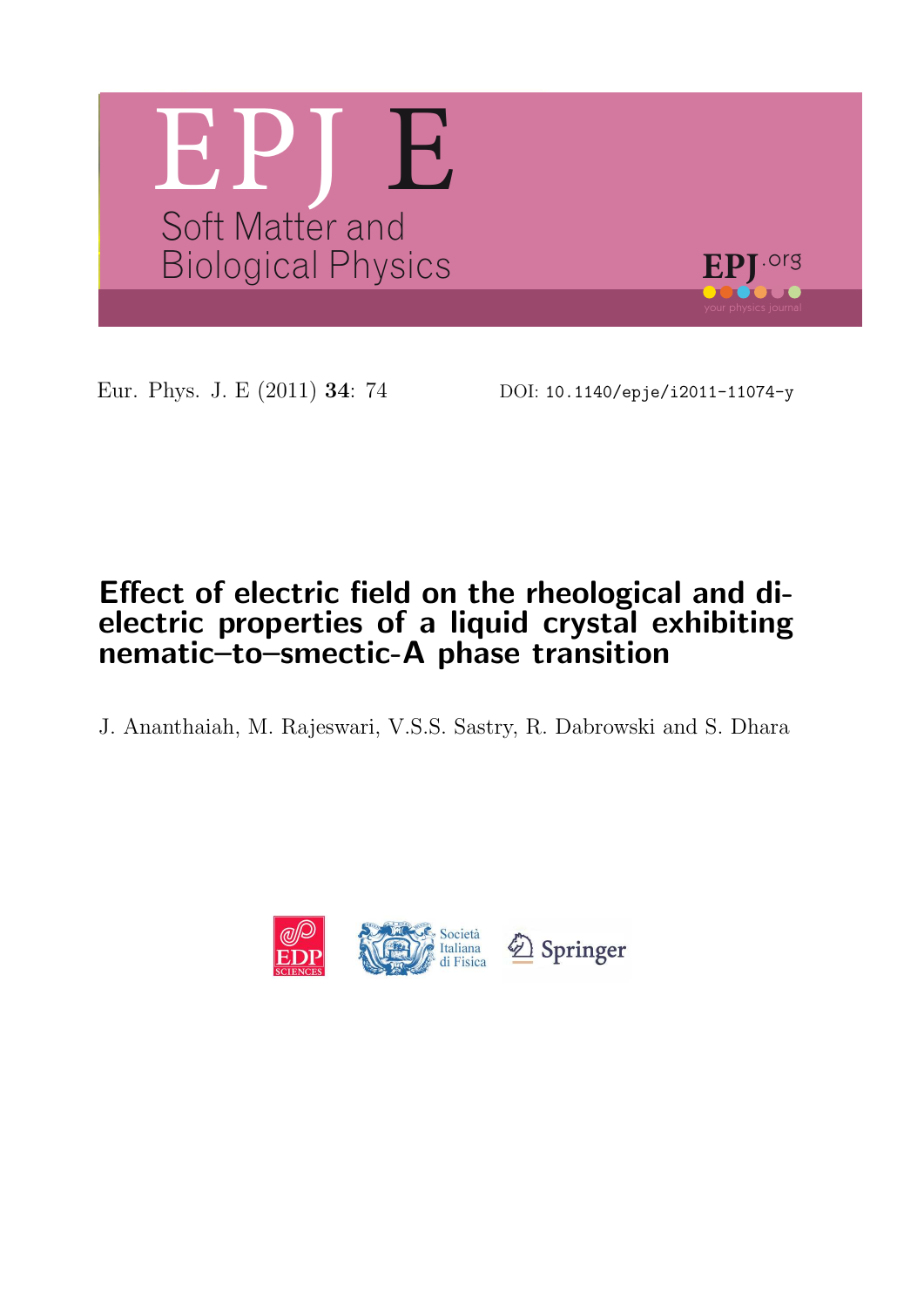Regular Article

# Effect of electric field on the rheological and dielectric properties of a liquid crystal exhibiting nematic–to–smectic-A phase transition

J. Ananthaiah<sup>1</sup>, M. Rajeswari<sup>1</sup>, V.S.S. Sastry<sup>1</sup>, R. Dabrowski<sup>2</sup>, and S. Dhara<sup>1,a</sup>

<sup>1</sup> School of Physics, University of Hyderabad, Hyderabad-500046, India

<sup>2</sup> Military University of Technology, Warsaw, Poland

Received 25 March 2011 and Received in final form 8 May 2011 Published online: 3 August 2011 – © EDP Sciences / Società Italiana di Fisica / Springer-Verlag 2011

**Abstract.** We report simultaneous measurements of shear viscosity  $(\eta)$  and dielectric constant  $(\epsilon)$  of octyloxy cyanobiphenyl (8OCB) in the nematic (N) and smectic-A (SmA) phases as functions of temperature and electric field. With increasing electric field  $\eta$  increases in the N phase whereas it decreases in the SmA phase and saturates beyond a particular field in both the phases. The flow curves in the intermediate-field range show two Newtonian regimes in the N phase. The temperature-dependent behavior of  $\eta$  and  $\epsilon$  at zero or at small electric field suggests the occurrence of several structures that results from precessional motion of the director along the neutral direction as reported in similar other system. We show that the precessional motions are gradually suppressed with increasing electric field and the effective viscosity resembles with the Miesowicz viscosity  $\eta_1$  at high enough electric field. In the intermediate field range the temperature-dependent  $\eta$  exhibits anomalous behavior across the N-SmA phase transition which is attributed to the large contribution of Leslie coefficient  $\alpha_1$ .

## 1 Introduction

Structure property relation, phase transitions and electrooptic properties of low-molecular-weight thermotropic liquid crystals have always been the main interest of scientists and technologists working in this area with the goal to achieve better liquid-crystal display (LCDs) properties. Flow behavior of such materials has not been studied so rigorously as it is not directly related to the device properties. Nevertheless some significant progress is made in understanding the flow behavior of low-molecular-weight liquid crystals both theoretically and experimentally [1–35]. Among them there are many reports on the measurement of Miesowicz viscosities or Leslie coefficients in the nematic phase as a function of temperature using various experimental techniques and the results are discussed on the basis of Leslie [1] and Ericksen [2] theories. However, the temperature-dependent shear viscosity is very different and complex in compounds exhibiting N-SmA phase transition. In a pioneering work Safinya et al. [14] have shown several steady-state structures that results from the interplay between the viscous frictional forces and flow-induced fluctuation forces by synchrotron X-ray radiation. They showed various shear-induced structural changes and precessional motions of nematic director in

the octyl cyanobiphenyl (8CB) compound as the SmA phase is approached.

In the nematic phase under shear there are mainly three different director orientations, namely a, b, c with respect to the flow (velocity) direction, and the corresponding Miesowicz viscosities [4] are represented by  $\eta_3$ ,  $\eta_2$  and  $\eta_1$ , respectively in fig. 1. In case of compounds having SmA phase the molecules form layered structures and the corresponding layer orientations are indicated as  $a'$ ,  $b'$  and  $c'$  in fig. 1. For all nematic liquid crystals  $\alpha_2 < 0$  and the director orientation under flow depends on the sign of  $\alpha_3$ . Normally near nematic-to-isotropic transition  $(T_{NI}) \alpha_3 < 0$ and the ratio of Leslie coefficients  $\alpha_2/\alpha_3$  is positive and the director tends to align along the flow direction with the orientation angle  $\theta = \tan^{-1}(\sqrt{\alpha_2/\alpha_3})$  with respect to the velocity direction. On the other hand  $\alpha_3$  is renormalized  $(\alpha_3^R > 0)$  in compounds exhibiting N-SmA transition due to the pretransitional smectic fluctuations and the flow alignment of the director is prohibited that leads to several structures namely  $a_m, a_s, a(b)$  and  $a_c$  depending on the temperature and shear rate [14]. These structures arise because of precessional motion of the director along the neutral direction  $(x\text{-axis})$  that can be described by the equation of an ellipse:  $n_y^2(t)/n_{y0}^2 + n_z^2(t)/n_{z0}^2 = 1$ , where  $n_y(t) = n_{y0} \cos(\omega_0 t)$  and  $n_z(t) = n_{z0} \sin(\omega_0 t)$  are components of the director  $\mathbf{n}(t)=(n_x(t), n_y(t), n_z(t)).$ Thus the director is precessing with an angular frequency

a e-mail: sdsp@uohyd.ernet.in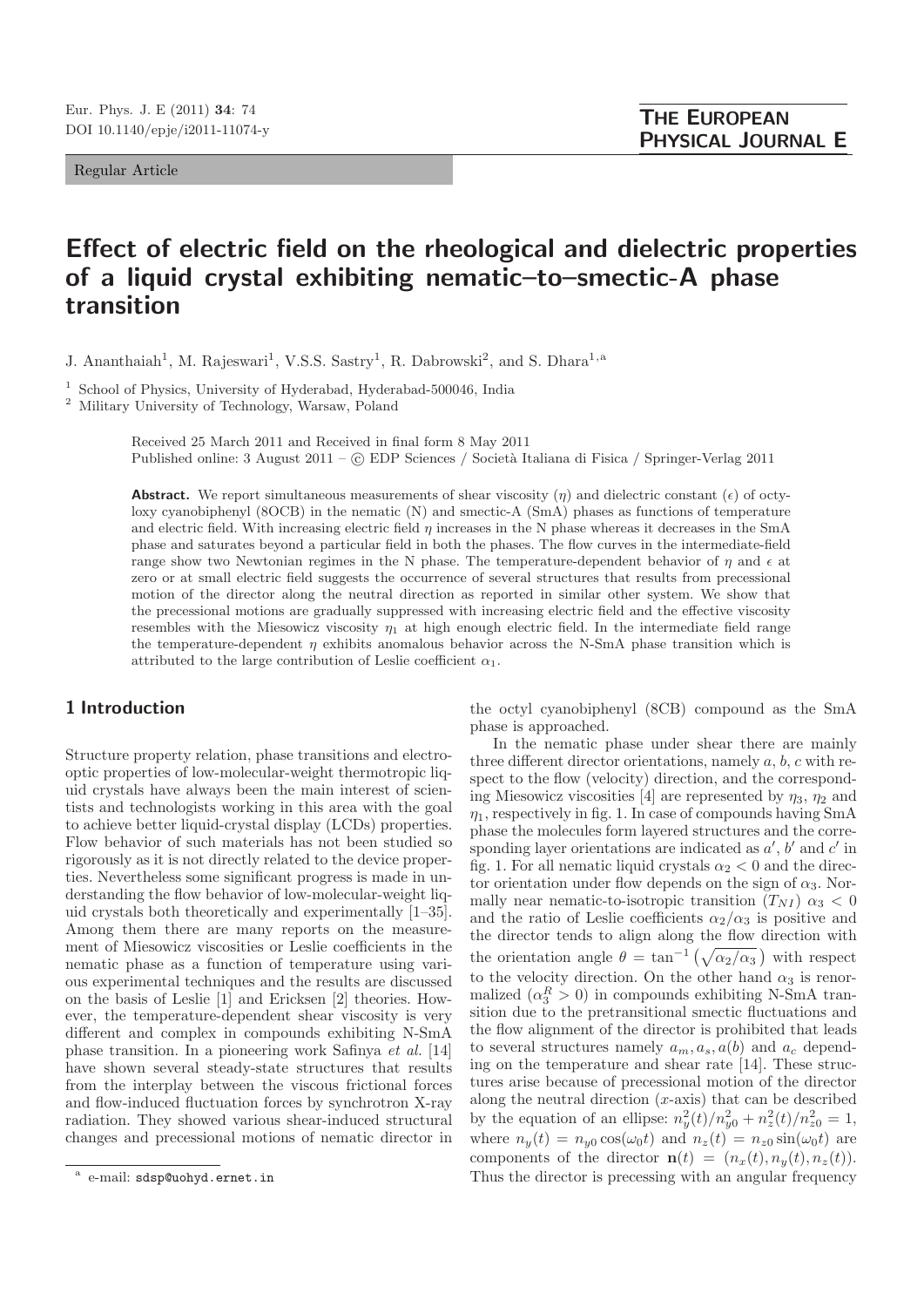

Fig. 1. Schematic representation of the three fundamental director orientations in the N and SmA phase under shear. The director orientations are along the  $x$  (neutral),  $y$  (velocity) and  $z$  (velocity gradient) directions in  $a, b, c$ , respectively. Layer orientations in the SmA phase are parallel to the  $zy, xz$ , and  $xy$ planes in  $a'$ ,  $b'$ , and  $c'$ , respectively. Miesowicz viscosities corresponding to each orientations in the N phase are designated by  $\eta_3$ ,  $\eta_2$  and  $\eta_1$ , respectively.

 $\omega_0 = \sqrt{\gamma^2(-\alpha_2\alpha_3^R)/\gamma_1^2}$  where  $\alpha_3^R$  is the renormalized viscosity coefficient,  $\dot{\gamma}$  is the shear rate and  $\gamma_1 = \alpha_3 - \alpha_2$  [14]. The above-mentioned structures are described as follows. In  $a_m$  structure: the precessional motion is anisotropic with larger amplitude in the y-direction than in the  $z$ direction  $(n_{y0} > n_{z0})$ ;  $a_s$  structure: isotropic precession with equal amplitude in both the directions  $(n_{y0} = n_{z0});$  $a(b)$  structure: anisotropic precession with lesser amplitude in the y-direction than in the z-direction  $(n_{y0} < n_{z0})$ and in  $a_c$  structure: anisotropic precession with very large amplitude in the z-direction  $(n_{y0} \ll n_{z0})$ . The effect of these precessional motions are also reflected in the rheodielectric measurements [19]. In this paper we present electrorheological and rheodielectric studies on 8OCB and report the following experimental results: i) in the nematic phase the shear viscosity increases with increasing electric field in the low-shear-rate region and saturates at higher fields, ii) in the SmA phase the shear viscosity decreases with increasing electric field, iii) the precessional motions of the director just above the N-SmA transition under zero electric field appears to be similar as reported in 8CB [19] and in addition the precessional motions are suppressed at higher fields, iv) an anomalous peak appears in the shear viscosity under moderate electric field across the N-SmA transition that is suppressed at further higher fields.

### 2 Experimental

The compound 4′ -octyloxy-4-cyanobiphenyl (8OCB) was synthesized in our laboratory, and exhibits the following phase sequences as observed in polarising optical microscope on cooling: I 79.5 °C N 66.6 °C SmA 54.5 °C



Fig. 2. (Color online) Schematic representation of the parallelplate setup for simultaneous measurement of rheological and dielectric properties.

Cr. Rheological measurements were performed using a Rheometer (Anton Paar MCR 501) in parallel-plate geometry with plate diameter of 50 mm. The parallel-plate configuration was chosen for the simultaneous measurements of the rheological and dielectric properties. The cell gap was taken to be  $75 \mu m$  as we experimentally verified that the effect of surface anchoring is observed below 50  $\mu$ m. A similar observation was also reported by Cidade *et al.* [36]. In addition, we find that the zero-field viscosity in the isotropic and nematic phases of the same compound agrees well with the values reported in the literature in which the measurements are made by using other geometries [19,22]. A schematic setup for measuring the rheological and dielectric properties is shown in fig. 2. The electric field was applied between the bottom and the top plates by using a low-friction spring wire (fig. 2). The "air correction" *i.e.*, contribution due to the small friction in the absence of the sample was subtracted from the measured viscosity with the sample at various temperatures and fields. The dielectric constant was measured by measuring the ratio of the sample capacitance with that of the empty capacitance (i.e., without sample). The temperature of the sample was controlled within an accuracy of  $0.1\,^{\circ}\mathrm{C}$  by a Peltier temperature controller fitted with a hood (protection cover) for the uniformity of the sample temperature. Calibration of the temperature controller was checked by measuring the phase transition temperatures of some standard liquid crystalline materials. All the measurements were made on cooling the sample from the isotropic phase. The dielectric properties were measured as a function of temperature up to 20 V with the help of a LCR meter (Agilent E4980A). To apply a voltage beyond 20 V we used a signal generator (Tektronix AFG3102) and a voltage amplifier (TEGAM). The frequency of the sinusoidal voltage was 3.11 kHz.

#### 3 Results and discussion

The flow curve *i.e.* the variation of shear viscosity  $(\eta)$ as a function of shear rate  $(\dot{\gamma})$  at various applied electric fields in the nematic phase  $(72 °C)$  is shown in fig. 3. The electric field is perpendicular (z-axis) to the flow field direction  $(y\text{-axis in fig. 1})$ . At zero field the viscosity is low ( $\sim 10.5 \text{ mPa s}$ ) and is comparable to the shear viscosity  $\eta_3$  [22]. It does not depend on the shear rate thus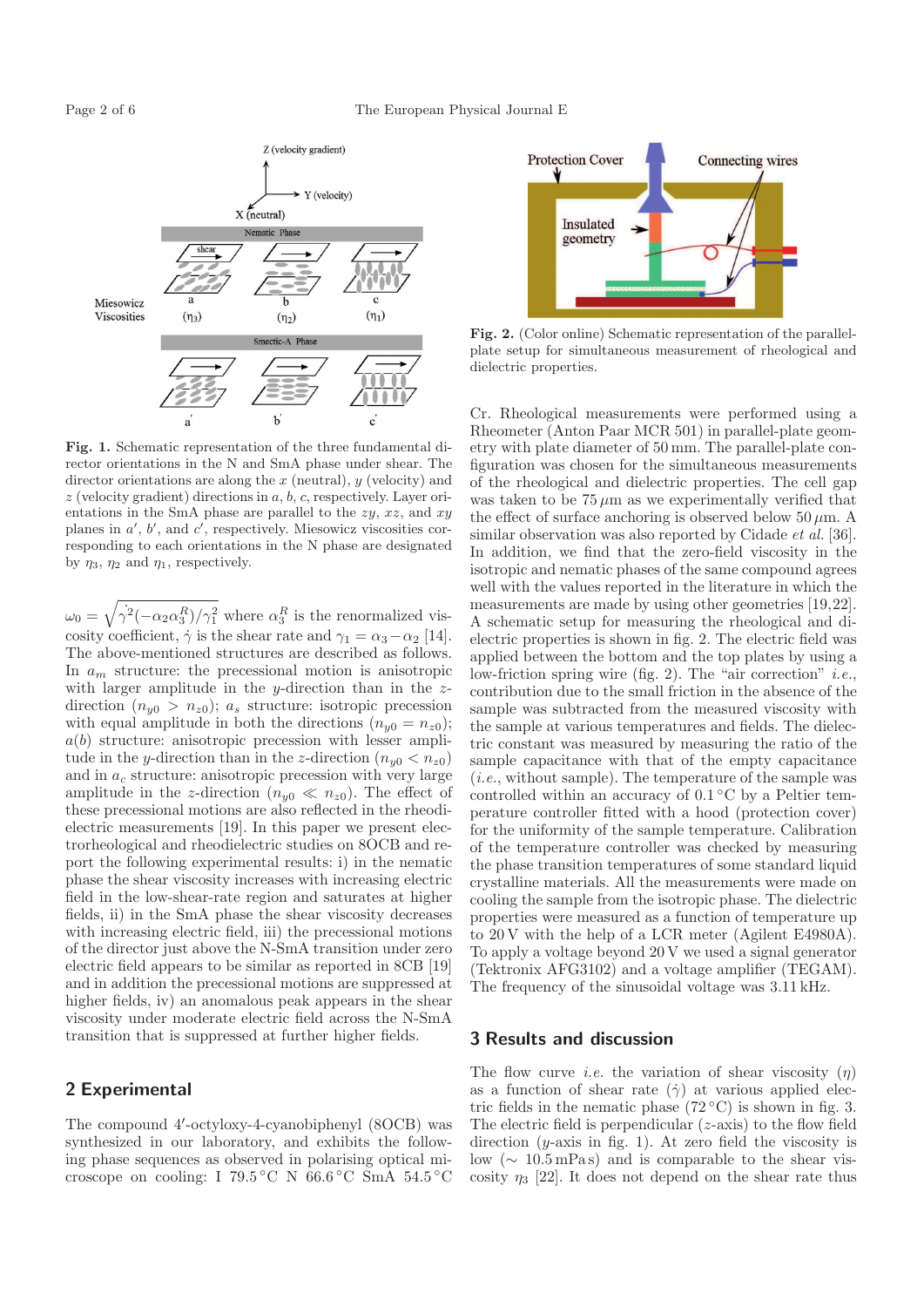

Fig. 3. (Color online) Variation of (a) shear viscosity  $(\eta)$  and (b) dielectric constant ( $\epsilon$ ) as a function of shear rate  $(\dot{\gamma})$  at various applied ac electric fields. Dotted lines are drawn as a guide to the eye.

shows Newtonian flow behavior. With increasing electric field the director tends to align along the field direction beyond a threshold field as the dielectric anisotropy is positive ( $\Delta \epsilon = \epsilon_{\parallel} - \epsilon_{\perp} > 0$ ). Both  $\eta$  (fig. 3(a)) and  $\epsilon$  (fig. 3(b)) increase with increasing field up to  $\sim 27 \times 10^4$  V/m in the low-shear-rate region. At higher shear rate the flow field is strong and tends to align the director parallel to the xy-plane (fig. 1) as a result both  $\eta$  and  $\epsilon$  decrease. In the intermediate shear rate a non-Newtonian flow behavior is observed where the director makes an angle with respect to the xy-plane due to the competition between the electric and the flow fields. Further beyond  $\sim 6.6 \times 10^4$  V/m viscosity shows two Newtonian regimes within the measured shear rate range. In the low-shear-rate region (up to  $\dot{\gamma} \sim 100 \,\mathrm{s}^{-1}$ ) there is no significant increase in  $\eta$  and  $\epsilon$ beyond  $\sim 27 \times 10^4$  V/m suggesting that the director orientation is almost parallel to the electric field  $(z\text{-axis})$ . Furthermore, the shear rate at which the director orientation deviates from the electric field direction increases almost linearly with increasing field as seen in fig. 1 demonstrating the opposite and competing orientating effect of the flow field and electric field.

Variation of the shear viscosity with the applied electric field at different shear rates is shown in fig. 4(a). At



Fig. 4. (Color online) (a) Variation of the shear viscosity  $(\eta)$ as a function of applied electric field at various shear rates  $\dot{\gamma}$  at 72 °C. (b) Variation of the dielectric constant  $(\epsilon)$  as a function of applied electric field at shear rates  $\dot{\gamma} = 0$  and  $50 s^{-1}$  at the same temperature. Dotted lines are drawn as a guide to the eye.

shear rate  $\dot{\gamma} \sim 50 \,\mathrm{s}^{-1}$ , the viscosity increases monotonically and saturates at higher field. No clear threshold is observed in the viscosity data as the director is already tilted by a finite angle with respect to the  $xy$ -plane. At higher shear rates ( $\gamma = 100$  and  $199.5 \text{ s}^{-1}$ ) in the intermediatefield region, *i.e.* from  $\sim 8 \times 10^4$  V/m to  $\sim 30 \times 10^4$  V/m (fig. 4(a)),  $\eta$  is always low compared to the values at  $\dot{\gamma} = 50 \,\mathrm{s}^{-1}$ , suggesting that the tilt angle is reduced with respect to the xy-plane at higher shear rates. Beyond  $\sim 30 \times 10^4$  V/m the viscosity curves tend to saturate and merge together at higher field. There is a slight change in the slope of the viscosity at  $\sim 8 \times 10^4$  V/m (fig. 4(a)) and it can be explained as follows: The director gets partially aligned (homogeneously) due to the flow field and the slope change indicates a threshold field in the homogeneously aligned sample at which the director starts tilting significantly. Simultaneous measurement of the dielectric constant at the same temperature  $(72 °C)$  and at shear rate  $\dot{\gamma} = 50 \,\mathrm{s}^{-1}$  is shown in fig. 4(b). In the unsheared sample  $(\dot{\gamma} = 0 \,\mathrm{s}^{-1})$  the dielectric constant remains constant up to the threshold electric field  $\sim 1.5 \times 10^4$  V/m and then increases rapidly to saturate beyond  $\sim 7 \times 10^4$  V/m. The dielectric constant below the threshold field is  $\epsilon \sim 11$  and comparatively larger than measured in the aligned cell  $(\epsilon_{\perp} \sim 7.3$  [29]) suggesting that the director orientation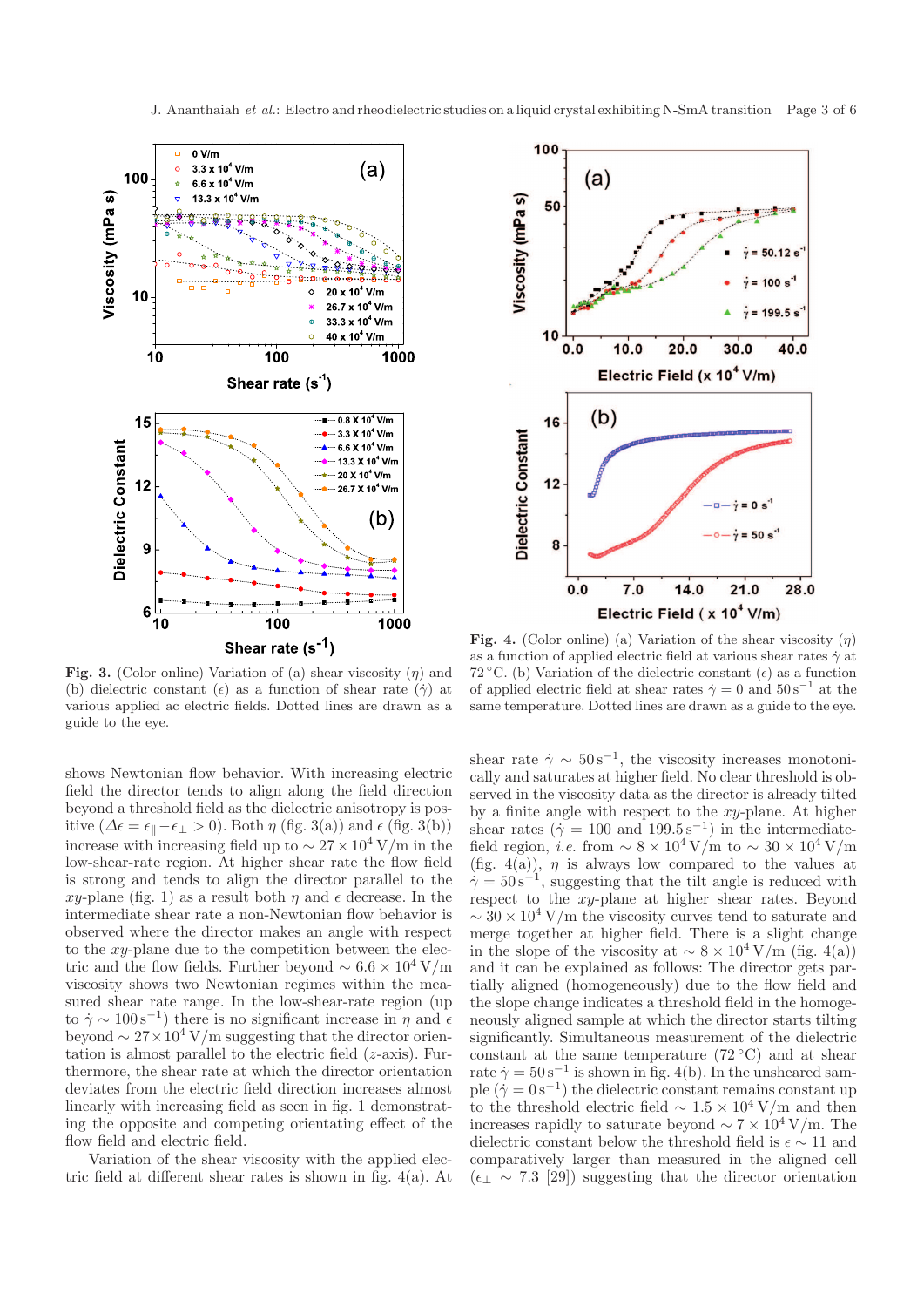is random in the unsheared sample. The dielectric constant at high field ( $\sim 25 \times 10^4$  V/m) is comparable to  $\epsilon_{\parallel} \sim 15.2$  [29] (measured in the aligned cell) and suggests that the director is oriented almost parallel to the field direction in the unsheared sample. At shear rate  $\dot{\gamma} = 50 \,\mathrm{s}^{-1}$ , the dielectric data is very different than in the unsheared sample (fig. 4(b)). The dielectric constant is low ( $\epsilon \sim 7.6$ ) compared to the unsheared sample indicating that the director is oriented slightly out of the xy-plane. The dielectric constant increases almost linearly up to  $\sim 8 \times 10^4$  V/m and saturates at higher field followed by a slope change at this field and is consistent with the viscosity data in fig.  $4(a)$ .

The variation of temperature-dependent shear viscosity and the simultaneous measurement of the dielectric constant at various applied electric fields is shown in fig. 5. The viscosity does not depend on the electric field in the isotropic phase and is comparable to the previously reported values [22]. The rheodielectric [19] and sheardependent X-ray measurements [15] of 8CB are suggestive for understanding the present temperature-dependent electrorheological and rheodielectric data of 8OCB. In the nematic phase the zero-field viscosity decreases initially up to  $T - T_{NI} = -2^{\circ}$  and suggests flow-induced alignment of the director (similar to the b orientation in fig. 1). Below this temperature a mixed state, namely  $a-b$  orientation, occurs and the viscosity increases monotonically up to  $T - T_{NI} = -11$ <sup>°</sup> (fig. 5(a)). A slight slope change below this temperature followed by a rapid increase of the viscosity in the SmA phase is observed. The temperaturedependent dielectric constant (fig. 5(b)) together with the viscosity data between  $T - T_{NI} = -11°$  and  $-13°$  reflect the various precessional motions of the director along the neutral direction such as  $a_c$ ,  $a(b)$ ,  $a_s$ ,  $a_m$  of the director that are seen in the X-ray measurements of the similar compound 8CB. In the SmA phase the viscosity is high due to the occurrence of the  $a'-c'$  orientation (fig. 1). When the field is increased to  $13.3 \times 10^4$  V/m, the viscosity increases in the nematic phase and its temperature dependence is different than the zero-field viscosity. The temperature-dependent dielectric constant (fig. 5(b)) at this field in the nematic phase is higher compared to the values measured at smaller field  $(1.2 \times 10^4 \text{ V/m})$  and indicates that the director is tilted with respect to the field direction. However, in the SmA phase the viscosity at  $13.3 \times 10^4$  V/m is comparable to the zero-field viscosity, suggesting that this field is not sufficient to change the director orientation compared to the zero-field orientation. An anomalous increase in the viscosity is also observed across the N-SmA phase transition that will be discussed later. The dielectric constant (at  $13.3 \times 10^4$  V/m) is rapidly increasing across the I-N transition and then decreases monotonically as the temperature is reduced towards the N-SmA transition. The temperature-dependent viscosity and the dielectric constant (fig.  $5(a)$  and (b)) at this field just above the N-SmA transition does not show any signature of the presence of several structures as seen at zero field. Further, a comparatively smoother decrease of the dielectric constant and the increase of viscosity at  $13.3 \times 10^4$  V/m with temperature in the nematic



Fig. 5. (Color online) Variation of (a) the shear viscosity  $(\eta)$ and (b) the dielectric constant  $(\epsilon)$  as a function of temperature and various applied electric fields. Vertical dotted lines are drawn considering the similarity of temperature-dependent zero-field viscosity with that of 8CB [19] and represent the approximate temperature regions with possible director orientations. The vertical arrow indicates the peak position in the viscosity  $(T - T_{NI} = -13.8^{\circ})$ . (c) Schematic representation of the precessional motions of the director at the applied field  $13.3\times10^4$  V/m and at various temperatures as indicated by numbers from 1 to 4 on the dielectric data in (b).

phase suggests uniform precessional motions of the director (below  $T - T_{NI} = -2^{\circ}$ ) about an axis (in the  $xz$ -plane) that is tilted with respect to the  $xy$ -plane. A schematic representation of the director orientation along a cone that is tilted with respect to the  $xy$ -plane is shown in fig. 5(c). The dielectric constant at  $26.7 \times 10^4$  V/m in the nematic phase agrees well with  $\epsilon_{\parallel}$  [29] at the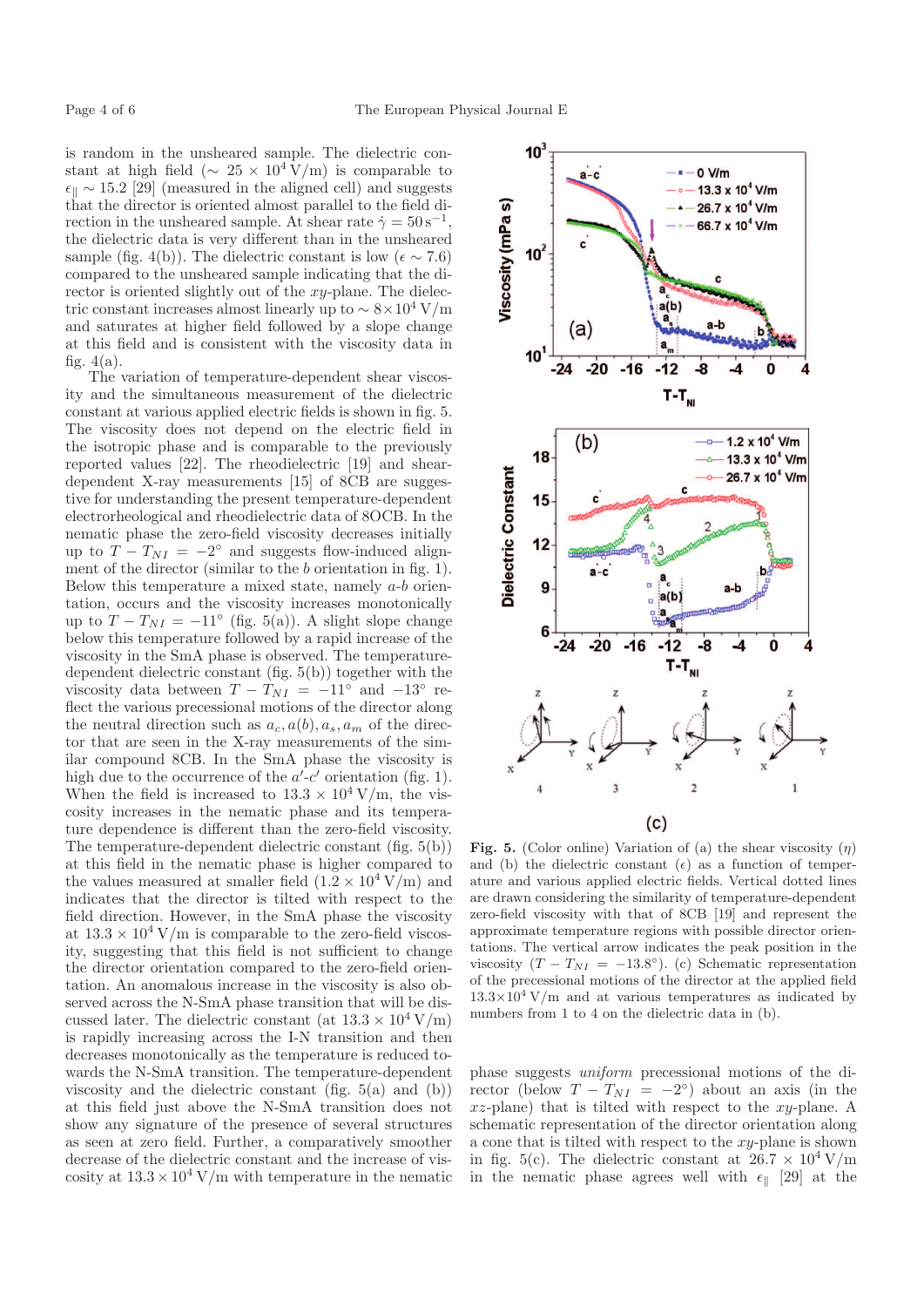same temperature and indicates that at this temperature the director orients almost along the field direction and goes towards an  $a'-c'$  orientation in the SmA phase. At the applied field  $\sim 26.7 \times 10^4$  V/m, the temperaturedependent viscosity is almost similar with the data measured at  $13.3 \times 10^4$  V/m, except for a slight increase in the viscosity in the nematic phase and a slight increase in the peak height of the anomalous viscosity. In the SmA phase at  $\sim 26.7 \times 10^4$  V/m the viscosity is substantially low compared to the viscosity measured at zero field or  $13.3 \times 10^4$  V/m. On the other hand, the dielectric data in the SmA phase at  $26.7 \times 10^4$  V/m is almost comparable to  $\epsilon_{\parallel}$  as measured in the aligned cell sample [29]. This indicates that under this field the SmA layers are parallel to the shear plane and acquire  $c'$  orientation (fig. 1). Further, at higher field ( $\sim 66.7 \times 10^4$  V/m) there is no significant change in the viscosity in the nematic and SmA phases compared to the values at  $26.7 \times 10^4$  V/m except that the anomalous peak is suppressed completely.

At least two possible explanations can be considered for the occurrence of the anomalous peak across the N-SmA transition. The anomalous increase of shear viscosity can occur due to the effect of shear on the pretransitional fluctuating clusters as suggested by de Gennes [30] and Onuki [31]. When the SmA phase is approached from the nematic phase the relaxation time of the collective fluctuation of smectic clusters increases and the flow field can easily distort the clusters as suggested by Safina et al. [15], as a result the viscosity can increase anomalously. However, the suppression of the viscosity peak at higher field cannot be understood on this basis. Another possible explanation is based on the large contribution of the Leslie coefficient  $\alpha_1$  to the measured viscosity. When sufficient electric field is applied the director tends to align in the field direction  $(z\text{-axis})$ . The flow alignment angle is obtained from the balance of the viscous torque and the electric torque that is given by [16, 17]

$$
(\alpha_3 \sin^2 \theta - \alpha_2 \cos^2 \theta)\dot{\gamma} - \frac{1}{2}\Delta \epsilon E^2 \sin 2\theta = 0, \qquad (1)
$$

where  $\Delta \epsilon$  is the dielectric anisotropy and E is the applied electric field. The viscosity in such condition can be calculated by using Leslie-Ericksen theory [1, 2]

$$
\eta(\theta) = \alpha_1 \cos^2 \theta \sin^2 \theta + \frac{1}{2} (\alpha_3 + \alpha_6) \sin^2 \theta
$$

$$
+ \frac{1}{2} (\alpha_5 - \alpha_2) \cos^2 \theta + \frac{1}{2} \alpha_4,
$$
 (2)

where  $\alpha_1$  to  $\alpha_6$  are the Leslie coefficients [16, 17]. Due to the smallness of  $\alpha_1$  it is neglected frequently in the nematic phase but this can contribute significantly to the measured viscosity near the N-SmA phase transition as suggested by Negita et al. [27]. Under zero field there are several precessional motions just above the  $T_{NA}$  which are suppressed at some finite field ( $\sim 13.3 \times 10^4$  V/m) and the director orientation changes gradually via precessional motion around a cone as shown in fig.  $5(c)$ . In the nematic phase it starts from some finite angle on the cone (fig.  $5(c)-1$ ) and rotates from some minimum angle (fig.  $5(c)-3$ ) to a

maximum angle ( $\sim 90^{\circ}$ , fig. 5(c)-4) through 45° at which the first term in eq. (2) has the maximum contribution and can lead to the peak in the shear viscosity. Further, it is noticed from fig. 5(b) that at  $13.3 \times 10^4$  V/m the minimum (mark 3 in fig.  $5(b)$ ) and the maximum (mark 4 in fig.  $5(b)$ ) in the dielectric constant occur at temperatures  $\overline{T} - \overline{T}_{NI} \simeq -13.3^{\circ}$  and  $\simeq -14.3^{\circ}$ , respectively. Interestingly the anomalous peak in the viscosity data (fig.  $5(a)$ ) at the same field appears at an intermediate temperature  $T - T_{NI} \simeq -13.8^{\circ}$  and indicates that the director orientation at the anomalous peak is nearly 45◦ . When the field is sufficiently high the director is aligned parallel to the field direction and the precessional motions are completely suppressed, consequently  $\alpha_1$  does not contribute to  $\eta$  and the peak is suppressed.

In conclusion, we have measured the shear viscosity of 8OCB in both the N and SmA phases as functions of temperature and applied electric field. The flow curve at various applied fields shows the competing orientating effect of the flow field and electric field. The viscosity increases with increasing electric field in the nematic phase and saturates to  $\eta_1$ . At sufficiently high field the SmA exhibits  $c'$  orientation and the corresponding viscosity is significantly low compared to the viscosity of the  $a'-c'$  orientations. The shear viscosity and the dielectric data at zero or small electric field suggest the occurrence of several structures related to the precessional motions of the director as reported in 8CB. An anomalous peak is observed in the viscosity across the N-SmA transition (*i.e.* from  $c$  to c ′ orientation). Two possible explanations are discussed for the anomalous increase in the viscosity, namely the pretransitional smectic fluctuations and the large contribution of  $\alpha_1$  to the shear viscosity near  $T_{NA}$ . We argue that the second explanation is more appropriate and explains our data satisfactorily.

The authors MR, VSSS and SD gratefully acknowledge the support from the CAS, School of Physics.

#### References

- 1. F.M. Leslie, J. Mech. Appl. Math. 19, 357 (1966).
- 2. J.L. Ericksen, Arch. Ration. Mech. Anal. 4, 231 (1960).
- 3. O. Parodi, J. Phys. (Paris) 31, 581 (1970).
- 4. M. Miesowicz, Nature (London) 158, 27 (1946).
- 5. M. Miesowicz, Nature (London) 17, 261 (1935).
- 6. M. Miesowicz, Bull. Acad. Pol. Sci A 228 (1936).
- 7. Ch. Gahwiller, Phys. Lett. A 36, 311 (1971).
- 8. Ch. Gahwiller, Mol. Cryst. Liq. Cryst. 20, 301 (1973).
- 9. Orsay Liquid Crystal Group, Mol. Cryst. Liq. Cryst. 13, 187 (1971).
- 10. W.H. de Jeu, Physical Properties of Liquid Crystal Materials (Gordon and Breach, New York, 1980).
- 11. J. Janik, J.K. Moscicki, K. Czuprynski, R. Dabrowski, Phys. Rev. E 58, 3251 (1998).
- 12. P.G. de Gennes, The Physics of Liquid Crystals, 2nd ed. (Oxford University Press, Oxford, 1993).
- 13. V.V. Belyaev, Viscosity of Nematic Liquid Crystals, 1st Indian edition (Cambridge International Science Publishing Ltd., Cambridge, 2011).